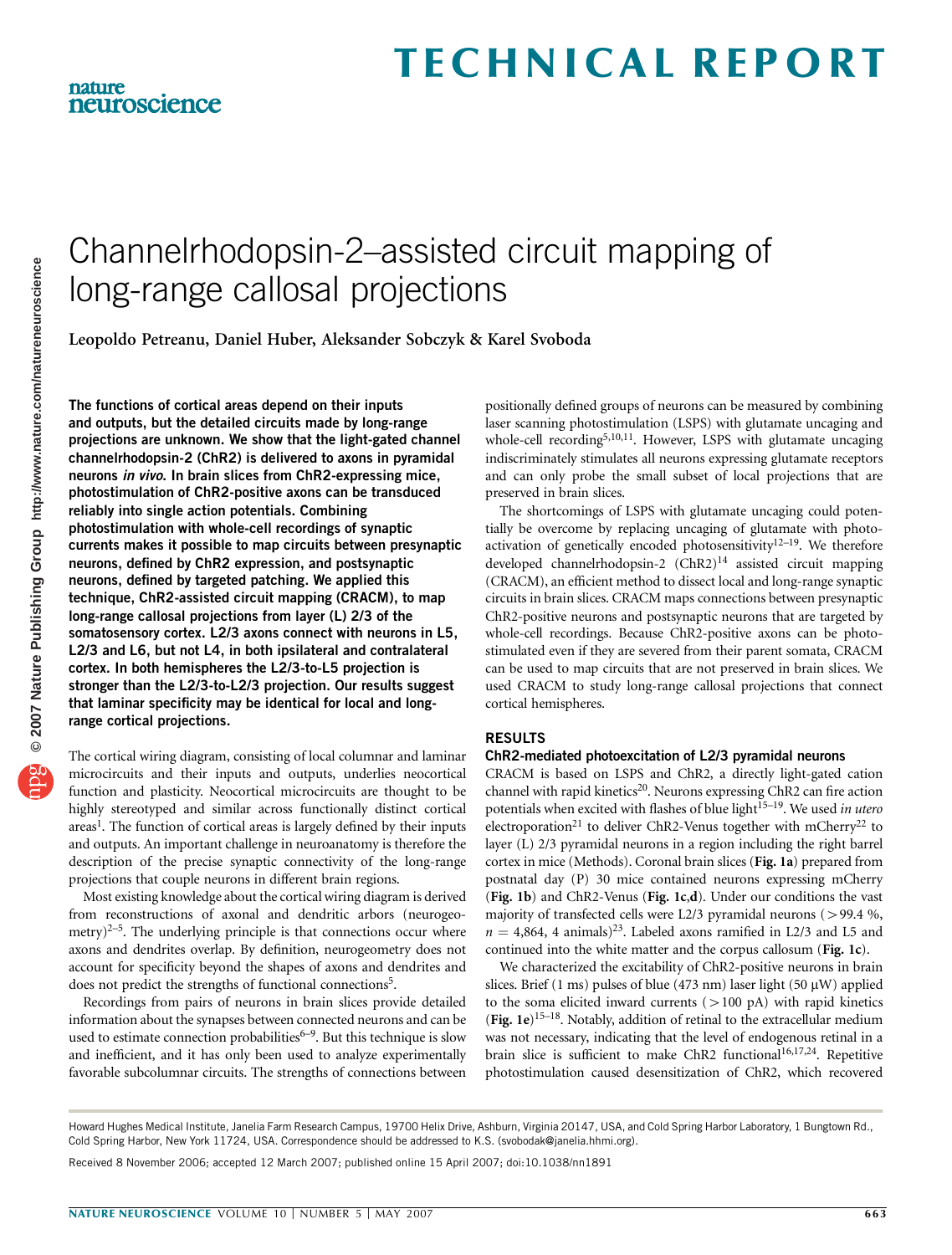

after 30 s of rest (Figs. 1e and Supplementary Fig. 1 online)<sup>18</sup>. Different ChR2-positive cells responded with different current amplitudes, reflecting varying levels of ChR2 expression among electroporated cells (Supplementary Fig. 1).

#### Photostimulation of ChR2-positive axons

To analyze the coupling between photostimulation and action potential generation, we recorded somatic membrane potentials in the presence of glutamate receptor blockers (3-(R)-2-carboxypiperazin-4-propyl-1-phosphonic acid (CPP), 5 µM; 2,3-dioxo-6-nitro-1,2,3,4-tetrahydrobenzo $[f]$ quinoxaline-7-sulfonamide, 10  $\mu$ M). We used LSPS to stimulate the entire depth of the cortex ( $8 \times 16$  grid, spacing 75 µm) (Fig. 2a). Stimulation on the soma and dendrites depolarized the cell and in some hot spots triggered action potentials. Cells could also be driven to spike when the laser was directed onto the descending axon, far from the soma



and dendrites. When the stimulus was on the axon in L5, the light caused action potentials without prior depolarization (Fig. 2b), confirming that action potentials were initiated electrotonically distant from the somatic recording pipette. Neurons could also be driven by stimulating the axon in L2/3, L4 and L6 (Supplementary Fig. 2 online). The widths of action potentials evoked by photostimulation and current injections were indistinguishable (width at half maximum from threshold: current injection, 2.4  $\pm$  0.56 ms,  $n = 9$ ; photostimulation, 2.2  $\pm$  0.19 ms,  $n = 6$ ). The delay between light pulse and action potential was small (Fig. 2c),  $(7.7 \pm 1.9 \text{ ms})$ ; range, 3.5–11 ms), with little trial-to-trial jitter ( $\sim$ 1 ms) (Fig. 2b inset, Fig. 2c and Supplementary Fig. 1).

With increasing light intensity, axons switched suddenly from firing no action potentials to firing action potentials with probability 1 (Fig. 2d). Although the minimal power at which action potentials could be elicited differed from cell to cell, for an individual cell the transition from probability 0 to 1 occurred over a narrow range in power levels ( $\sim$  10%) (Fig. 2e). Identical light intensities often evoked action potentials in the somata and in dendritic and axonal hot spots. Axonal photostimulation reliably induced action potentials at frequencies up to 8 Hz, and in some cells up to 24 Hz (Supplementary Fig. 1). The spike delay decreased with increasing laser powers (Fig. 2f).

#### ChR2-assisted circuit mapping

Our experiments show that ChR2 is transported into axons where it can efficiently transduce photostimulation into action potentials. Because axons can be stimulated even if they are severed from their parent somata, CRACM could provide a method to study long-range connections in brain slice preparations. We thus applied CRACM to the study of callosal projections to the somatosensory cortex. The corpus callosum is critical for fusing percepts generated separately in the two





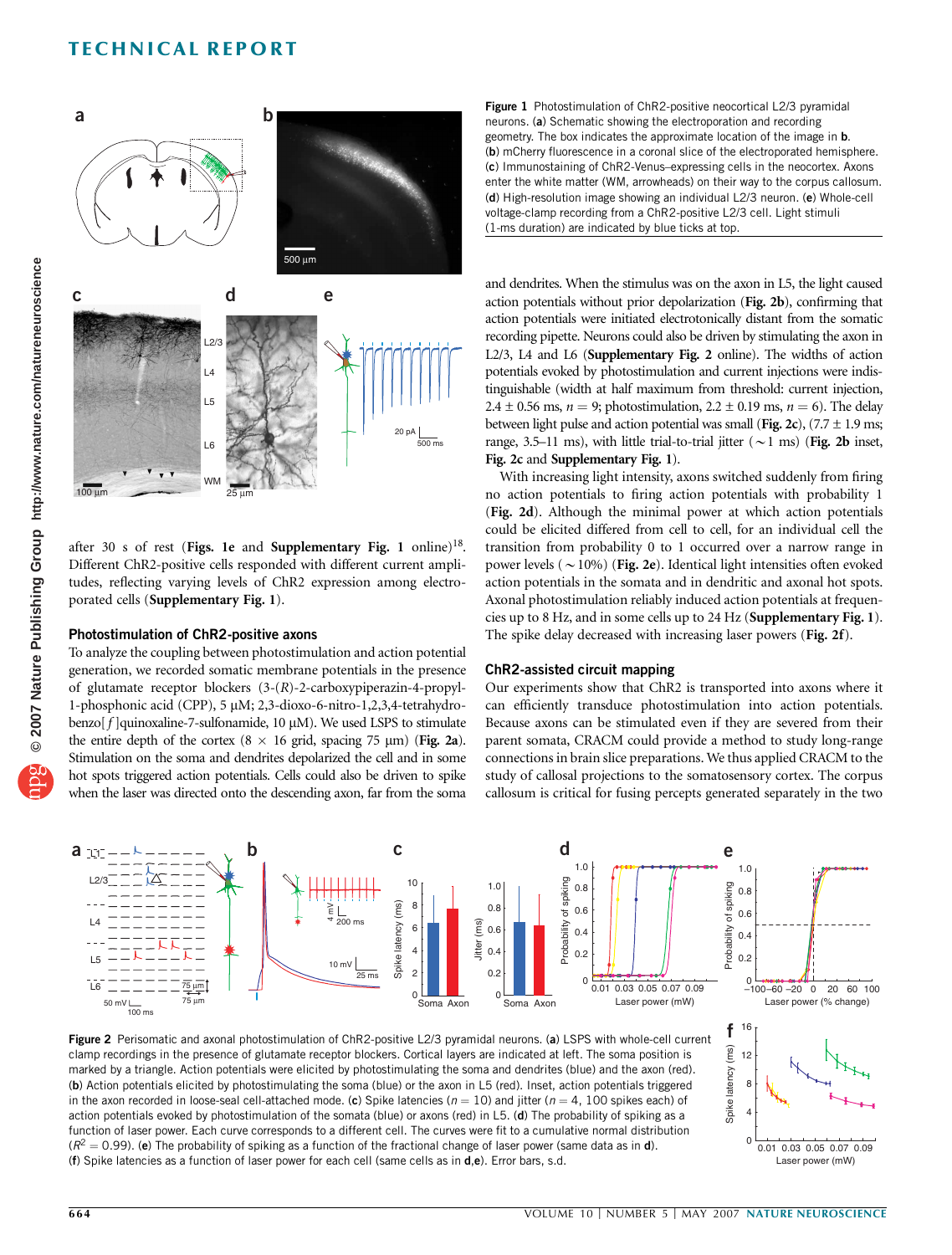

Figure 3 Analysis of the synaptic targets of L2/3 pyramidal cells in the contralateral and ipsilateral barrel cortex. (a) Schematic showing the electroporation and recording geometry. Recording and photostimulation were either in the ipsilateral (electroporated) or the contralateral side. The dashed box indicates the location of the image in b. The blue rectangle indicates the approximate location of the LSPS maps as shown in d,e. (b) mCherry fluorescence of L2/3 axons in the barrel cortex contralateral to the electroporation. (c) Immunohistochemistry of ChR2-Venus showing ascending axons in the contralateral hemisphere. (d) Bright-field image of a barrel cortex slice showing the recording pipette and the photostimulation locations (blue dots; corresponding to e). The positions of barrels are indicated by the dashed white boxes (the barrel in the center of the map corresponds to mouse whisker row 'A'). (e) LSPS map for an L6 cell receiving L2/3 inputs from the contralateral hemisphere. Traces with EPSCs are in green (triangle indicates position of the recorded soma). (f) Examples of EPSCs evoked by photostimulation of ChR2-positive axons in the contralateral hemisphere. Right, spiking patterns. (g) Left, laminar positions of recorded cells ipsilateral or contralateral to the electroporated hemisphere. Solid symbols indicate cells showing EPSCs in response to photostimulation of ChR2-positive axons and open symbols indicate cells that did not show EPSCs. Triangles, pyramidal cells; diamonds, stellate cells; blue circles, fast-spiking interneurons. Right, the fraction of stellate and pyramidal cells receiving input from L2/3 cells. Error bars, binomial standard errors.

cortical hemispheres<sup>25</sup>. Callosum-projecting neurons originate from pyramidal cells in all cortical layers, but mostly in L3 and L5 (refs. 26,27). This commissural projection terminates in homotopic and heterotopic areas in the contralateral cortex $26$ . The postsynaptic targets of L2/3 axons in the contralateral cortex are unknown.

To identify these targets, we analyzed cortical cells from the left hemisphere, contralateral to the electroporated side (Fig. 3a). mCherry-labeled axons crossed the midline through the corpus callosum and arborized in the contralateral somatosensory cortex. Consistent with previous studies, labeled axons were sparse in most of the contralateral barrel cortex<sup>26,28</sup>. However, dense bundles of mCherry-positive axons ascended along the edges of the most lateral barrels, which represent whisker row 'A' of the mouse (Fig. 3b–d)<sup>28</sup>. These axons traversed all cortical layers and arborized in L5, L2/3 and L1 (Fig. 3b,c).

We made whole-cell recordings from neurons in the left barrel cortex containing labeled axons (these axons were severed from their parent somata in the right hemisphere) (Fig. 3a). Neurons were targeted in different cortical layers (3–15 cells per slice). We used LSPS to photostimulate an area encompassing the recorded neuron's entire home cortical column and adjacent areas (area,  $0.6 \times 1.2 \text{ mm}$ ) (Fig. 3d). In a subset of LSPS locations, photostimulation elicited reliable excitatory postsynaptic currents (EPSCs) in the recorded cells (Fig. 3e,f). These currents were most likely monosynaptic, for the following reasons. (i) EPSCs had short latencies  $(6.75 \pm 1.92 \text{ ms},$  range 3.4–11.6 ms,  $n = 43$ ), with little temporal jitter (0.59  $\pm$  0.34 ms,  $n = 22$ ), similar to spike latencies (Fig. 2c). (ii) If responses were multisynaptic in some layers, then the latencies of the EPSCs would differ between layers. However, EPSC latencies were not distinguishable across layers (L2,  $6.9 \pm 1.9$  ms; L3,  $7.6 \pm 2$  ms; L5A,  $6.3 \pm 2$  ms; L5B,  $6.5 \pm 1.6$  ms; L6,  $7.15 \pm 3$  ms;  $P > 0.7$ , ANOVA). (iii) Cells recorded in current clamp did not generate action potentials ( $n = 23$ , amplitude of EPSPs 2.55  $\pm$  1.77 mV). Hot spots of excitation often seemed to follow the trajectories of individual axons (Fig. 3d,e). In some places, however, EPSCs were most likely the result of photostimulating more than one axon (Supplementary Fig. 3 online). As a result, a subset of EPSCs contained notches in their rising phase, reflecting the temporal summation of slightly desynchronized EPSCs (Supplementary Fig. 3). **E**  $\cos \left( \frac{1}{2} \right)$   $\frac{1}{2}$   $\frac{1}{2}$   $\frac{1}{2}$   $\frac{1}{2}$   $\frac{1}{2}$   $\frac{1}{2}$   $\frac{1}{2}$   $\frac{1}{2}$   $\frac{1}{2}$   $\frac{1}{2}$   $\frac{1}{2}$   $\frac{1}{2}$   $\frac{1}{2}$   $\frac{1}{2}$   $\frac{1}{2}$   $\frac{1}{2}$   $\frac{1}{2}$   $\frac{1}{2}$   $\frac{1}{2}$   $\frac{1}{2}$ 

We detected EPSCs in excitatory neurons in L2, L3, L5A, L5B and L6 but never in L4 (Fig. 3f,g). Connections to L5 and L2/3 cells were abundant, whereas connections to L6 cells were relatively rare (Fig. 3g)  $(P < 0.02, z$ -test). L2/3 axons did not distinguish between intrinsically bursting and regular spiking cells in  $L5B<sup>29</sup>$ . A subpopulation of fastspiking interneurons in L6 also received callosal input from L2/3  $(4/5 \text{ neurons})^{30}$  (Fig. 3f,g).

Thus L2/3 callosal axons connect to pyramidal cells in L5, L2/3 and L6 (in the order of decreasing abundance of connections), but not to neurons in L4. We also analyzed the targets of L2/3 axons in the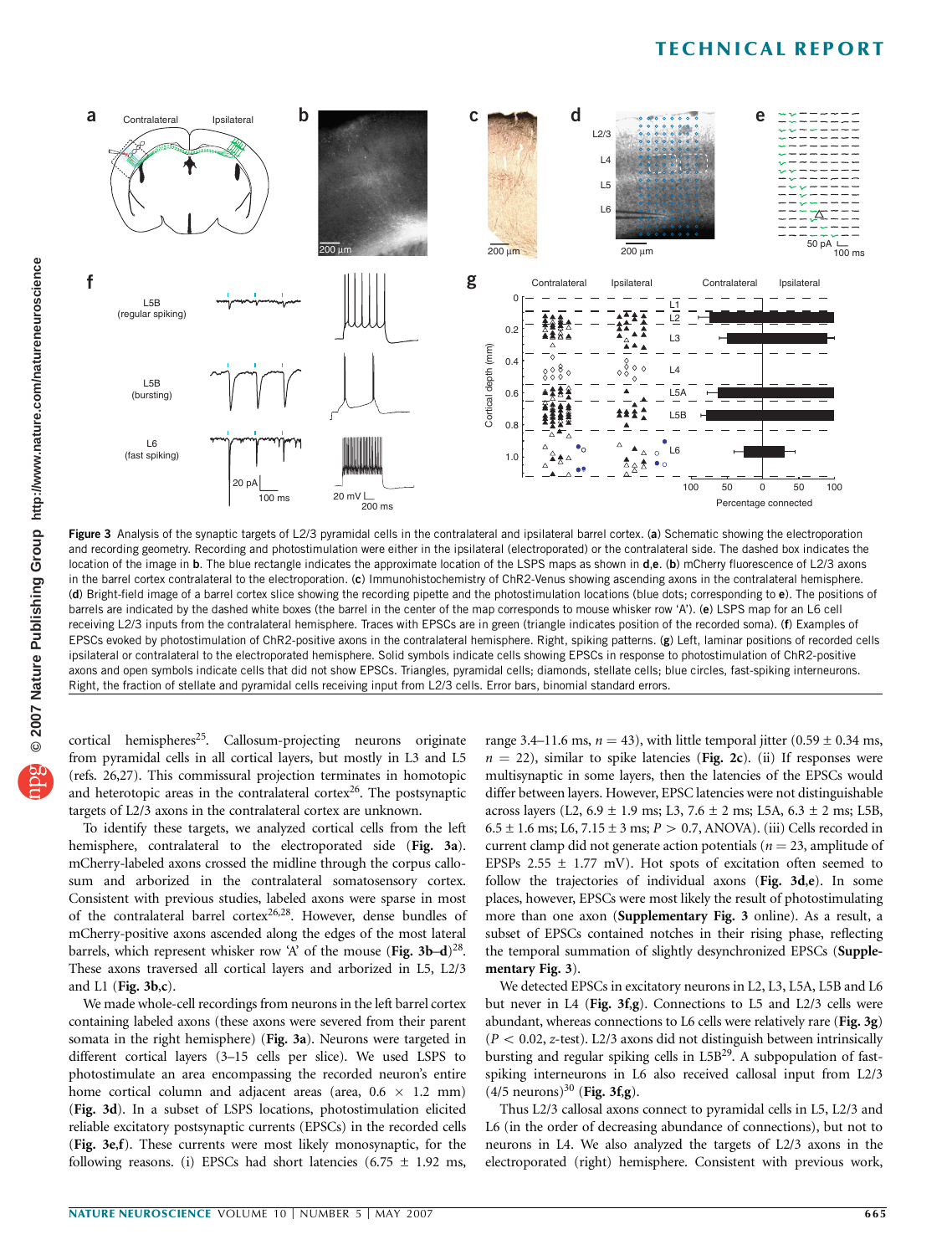

Figure 4 Comparison of L2/3-to-L2/3 and L2/3-to-L5 projections. (a) LSPS maps of L2/3 inputs to a L2/3 cell (left) and a L5 cell (right). Both cells were in the same cortical column (contralateral to the electroporated hemisphere) and the maps were acquired at the same laser power. The color code represents the EPSC amplitude (white triangle indicates the position of the soma). (b) L2/3-to-L5 projections are stronger than L2/3-to-L2/3 projections. Left, maximal response per map. Right, number of pixels per LSPS map that elicited a response. Pairs of L2/3 and L5 cells recorded in the same column are connected by a line.

L2/3 axons made synapses with L2, L3, L5 and a subset of L6 pyramidal neurons in their home column<sup>8,31</sup>(Fig. 3g). Therefore, the patterns of connections made by L2/3 neurons were very similar in the ipsilateral and contralateral cortex.

We next examined the relative strengths of L2/3-to-L5 and L2/3 to-L2/3 projections. For these experiments we compared postsynaptic L2/3 and L5 neurons in the same brain slice and cortical column using identical stimuli. If we assume that the same axons project to L2/3 and L5, then a relative measure of the number of connected axons is given by the number of photostimulation locations that evoke EPSCs. The numbers of laser positions that elicited EPSCs were larger for postsynaptic L5 than L2/3 cells in both hemispheres (ipsilateral,  $P < 0.004$ ; contralateral,  $P < 0.007$ , paired t-test) (Fig. 4). Similarly, the amplitudes of the maximal recorded EPSC, which is proportional to the number of connected axons times the amplitude of the unitary EPSC, were larger for postsynaptic L5B than L2/3 cells (ipsilateral,  $P < 0.004$ ; contralateral,  $P < 0.003$ , paired t-test) (Fig. 4b). This indicates that the L2/3-to-L5 projection is stronger than the L2/3-to-L2/3 projection in both hemispheres.

## **DISCUSSION**

We have used CRACM to dissect the laminar specificity of long-range callosal projections. Long-range projections, including callosal axons, have previously been studied using electrical stimulation<sup>30,32,33</sup> and electron microscopy<sup>30,34,35</sup>. In these previous studies callosal axons originating from different layers could not be distinguished. Unlike electrical stimulation, photostimulation is specific to ChR2-positive presynaptic elements, allowing the study of genetically defined neuronal populations. For example, we were able to specifically photostimulate L2/3 callosal axons, sparing other axons that share the same axonal tract. The reliability and low temporal jitter of photostimulation of ChR2 positive axons and somata offers the opportunity to combine circuit mapping with quantitative analysis of synaptic properties. For example, it is possible to study short-term plasticity between defined neuronal populations (Fig. 3f). Similarly, the induction of long-term potentiation should be feasible. In addition, the photostimulation intensity can be tuned to excite a variable number of axons (Supplementary Fig. 3); stimulation of one axon will allow the measurement of the strengths and properties of unitary synaptic connections<sup>36</sup>. Other methods providing genetically encoded light sensitivity could be used for similar types of circuit analysis $12,13$ .

Using CRACM we confirmed that L2/3 pyramidal neurons connect to pyramidal cells in L2, L3, L5 (ref. 8) and a subset of L6 cells $31$  in their home column (ipsilateral hemisphere). Notably, we found that L2/3 axons contact the same subset of excitatory neurons in the contralateral hemisphere. Supragranular callosal projections are known to originate mostly from L3, with a minor contribution from L2 (refs. 26,27). It is therefore likely that most of the photostimulated callosal axons originated in L3. In the ipsilateral hemisphere, CRACM cannot distinguish between L2 and L3 axons, because both L2 and L3 cells are labeled with our gene delivery method and have abundant local collaterals. L3 cells are known to connect with L2, L3 and L5 cells in their home column<sup>8,37</sup>, however, confirming our supposition that local and callosal projections from L3 have the same laminar specificity.

The development of cortical circuits is guided by genetic and activity-dependent mechanisms<sup>38</sup>. Local<sup>39</sup> and callosal<sup>40</sup> L2/3 axons develop with an initial phase of exuberant growth, followed by experience-dependent pruning. Local circuits with laminar specificity made by L2/3 axons were detected as early as postnatal day 14, whereas callosal circuits were first detectable only 1 week later (data not shown). Therefore local and callosal axons are shaped by distinct patterns of activity during different phases of development. In addition, local axons descend from the upper layers into the white matter, whereas callosal axons ascend from the white matter toward L1. This implies that the molecular gradients encountered by local and callosal axons also differ. The laminar targeting of L2/3 axons is therefore likely to be determined by the molecular identity of the postsynaptic neurons, rather than by patterns of activity<sup>41</sup> or diffusible gradients<sup>42</sup>.

#### **METHODS**

In utero electroporation. All experimental protocols were conducted according to the US National Institutes of Health guidelines for animal research and were approved by the Institutional Animal Care and Use Committee at the Cold Spring Harbor Laboratory and Janelia Farm Research Campus. Venus<sup>43</sup> (gift from A. Miyawaki) was fused to the C terminus of the first 315 amino acids of channelrhodopsin-2 (gift from G. Nagel). The constructs were inserted into pCAGGS vector modified for *in utero* electroporation<sup>44</sup>. DNA was purified and concentrated using Qiagen plasmid preparation kits and dissolved in 10 mM Tris-HCl (pH 8.0).

L2/3 progenitor cells were transfected via in utero electroporation<sup>21</sup>. Embryonic day 16 timed-pregnant C57BL/6J mice (Charles River) were deeply anesthetized using an isoflurane-oxygen mixture (1% (vol/vol) isoflurane in  $O<sub>2</sub>$ ) delivered by an anesthesia regulator (SurgiVet). The uterine horns were exposed and  $\sim$  1 µl of DNA solution with Fast Green (Sigma) was pressure injected (Picospritzer, General Valve) through a pulled glass capillary tube (Warner Instruments) into the right lateral ventricle of each embryo. The DNA solution contained a mixture of plasmids encoding ChR2-Venus and mCherry in a 3:1 molar ratio, at final concentration of 2  $\mu$ g  $\mu$ l<sup>-1</sup>. In animals used for immunohistochemistry, the mCherry plasmid was omitted from the mixture. The head of each embryo was placed between custom-made tweezer electrodes, with the positive plate contacting the right side of the head. Electroporation was achieved with five square pulses (duration 50 ms, frequency 1 Hz, 40 V). mCherry fluorescence was used to screen for positive animals under a fluorescent dissecting scope (MVX10, Olympus), 1–2 d after birth. It also allowed us to search for fluorescent cells and axons on brain slices during the experiment without depolarizing the ChR2-positive cells.

The transfected cortical region in electroporated animals was always restricted to L2/3 in the electroporated hemisphere. It usually encompassed most of the barrel cortex and in some cases included parts of auditory, visual and secondary somatosensory areas.

Slice preparation. P30-P35 mice were used in these experiments. In younger animals it was difficult to elicit synaptic responses by photostimulating callosal axons. Animals were anesthetized with an intraperitoneal injection of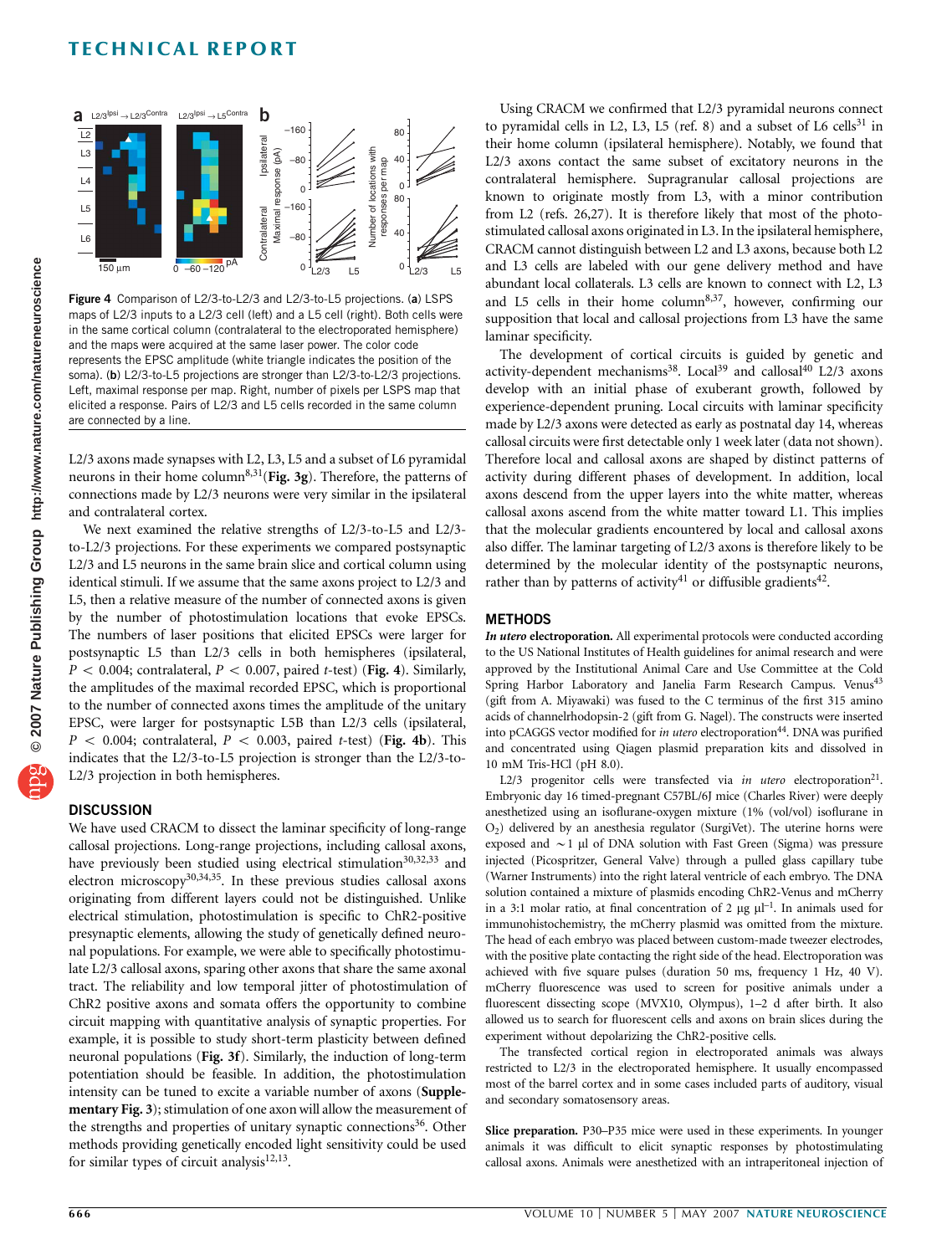a ketamine-xylazine mixture (0.13 mg ketamine and 0.01 mg xylazine per g body weight) and perfused through the heart with a small volume of ice-cold ACSF containing 127 mM NaCl, 25 mM NaHCO<sub>3</sub>, 25 mM D-glucose, 2.5 mM KCl, 1 mM MgCl<sub>2</sub>, 2 mM CaCl<sub>2</sub> and 1.25 mM NaH<sub>2</sub>PO<sub>4</sub>, aerated with 95%  $O_2/5$ %  $CO_2$ . The brain was removed and placed in an ice-cold cutting solution containing 110 mM choline chloride, 25 mM NaHCO<sub>3</sub>, 25 mM D-glucose, 11.6 mM sodium ascorbate, 7 mM MgCl<sub>2</sub>, 3.1 mM sodium pyruvate, 2.5 mM KCl, 1.25 mM  $NaH<sub>2</sub>PO<sub>4</sub>$  and 0.5 mM  $CaCl<sub>2</sub>$ . 300-µmthick coronal slices of the barrel cortex were cut with a vibrating slicer (Microm) and incubated in oxygenated ACSF for 45 min at 37  $\degree$ C before the recordings.

Electrophysiology and photostimulation. Recordings were performed at room temperature (22–24  $^{\circ}$ C). Brain slices were screened for electroporated neurons using a custom filter set that allowed us to detect mCherry fluorescence while minimizing ChR2 activation (excitation, 550–600 nm; emission, 610 nm long pass; Chroma). Neurons were visualized under infrared differential interference optics and patched with borosilicate pipettes (resistance  $4-6$  M $\Omega$ ). The intracellular solution contained 120 mM potassium gluconate, 5 mM NaCl, 2 mM MgCl<sub>2</sub>, 0.1 mM CaCl<sub>2</sub>, 10 mM HEPES, 1.1 mM EGTA, 4 mM magnesium ATP, 0.4 mM disodium GTP, 15 mM sodium phosphocreatine and 0.015 mM Alexa-594 (Molecular Probes) (pH 7.25; 290 mOsm). Cells were recorded at a depth of 50–95 µm in the brain slice. For photostimulation we used a blue laser (473 nm; Crystal Laser) delivered through an air immersion objective  $(4\times; 0.16 \text{ NA}; \text{UPlanApo}, \text{Olympus})$ . Stimulation was with a beam diameter of  $\sim$  5–10 µm (scattering in the tissue was not taken into account). Photostimuli consisted of light pulses with 1-ms durations and powers in the range 25-500 µW at the specimen. Repeated photostimulation did not elicit responses in ChR2-negative cells (Supplementary Fig. 4 online). Even prolonged exposure with blue light did not induce damage (Supplementary Fig. 4). The duration and intensity of the light pulses were controlled with a Pockels cell (ConOptics) and a shutter (Uniblitz) and custom software written in Matlab (Mathworks).

Characterizing the excitation of ChR2-positive neurons was performed in the presence of blockers of glutamate receptors (CPP,  $5 \mu M$ ; NBQX, 10  $\mu$ M). EPSCs were recorded in voltage clamp (-70 mV) (3e,f). Spikes were recorded in whole-cell current clamp (Fig. 2a,b) or in loose-seal cell-attached mode (Figs. 2b, inset, and Supplementary Fig. 1). To measure the spiking probability and latency at different laser powers (Fig. 2d–f), a power series (ten powers) was delivered with ten repetitions (interstimulus interval, 30 s).

For CRACM we delivered three light pulses (interpulse interval 150 ms) every 700 ms (Fig. 3d-f) on a 8  $\times$  16 grid. The grid area (0.6  $\times$  1.2 mm<sup>2</sup>) included the entire thickness of the cortical gray matter. Stimulation with trains of pulses allowed us to distinguish photostimulation-evoked responses from spontaneous synaptic activity. Stimuli were given in a spatial sequence designed to maximize the time between stimuli to neighboring spots<sup>45</sup>. Laser power ranged from 25  $\mu$ W to 100  $\mu$ W for the electroporated hemisphere and 150  $\mu$ W to 500 µW in the contralateral hemisphere. In calculating the percentage of connected cell (Fig. 3g), cells were included only if at least one cell in the cortical column displayed photostimulation-evoked EPSCs. Even with relatively high photostimulation powers, the response probability was substantially larger in the ipsilateral cortex than in the contralateral cortex (Fig. 3g), presumably reflecting the higher density of ChR2 axons in the ipsilateral cortex. During recording of cells in the same cortical columns (Fig. 4), laser power and photostimulation locations were kept constant across cells. This allowed us to measure relative connection probabilities and connection strengths for different classes of postsynaptic cells.

Identification and definition of cortical layers. The borders of the cortical layers were defined as follows. L1 was identified by its low cell density. L2/3 was between L1 and the top of the barrels. On the basis of functional mapping studies<sup>37</sup>, L2 was taken as the top 100  $\mu$ m of L2/3. L4 was identified by the presence of barrels in coronal slices. L5A was identified as a white band (under bright-field illumination, Fig. 3d) under the barrels ( $\sim$  100 µm thick). L5B was the layer immediately below L5A, containing large pyramidal cells ( $\sim$  200 µm

thick). L6 was defined as the layer extending from the bottom of L5B to the white matter.

Immunohistochemistry. ChR2-Venus–electroporated mice were perfused with cold saline and 4% paraformaldehyde (PFA) and fixed overnight in 4% PFA. 60-mm sections were cut with a vibratome (Leica). Sections were blocked with 0.3% Triton X-100 and 5% goat serum for 6 h at room temperature followed by the antibody to green fluorescent protein  $(0.1 \text{ mg ml}^{-1}, 1:700, \text{Chemicon})$  for 17 h at 4 °C (volume 200 µl for 24-well plate). Endogenous peroxidases were quenched with  $3\%$   $H_2O_2$  (Fisher) in 0.1 M phosphate buffer, pH 7.4, for 30 min at room temperature. Sections were washed three times for 20 min each time (volume 500 µl) with Triton X-100 and 5% goat serum and incubated with biotinylated antibody to rabbit (1:200) 16 h at 4  $°C$ ; washed three times for 20 min each and incubated in the ABC reaction (Vector) for 2 h at room temperature; and then washed three times for 20 min each and subjected to the diaminobenzidine (DAB) reaction for 5–40 min (prepared fresh each time using 5 ml phosphate buffer, 15  $\mu$ l 3% H<sub>2</sub>O<sub>2</sub>, 100  $\mu$ l 1% NiCl and 0.05% DAB). The DAB reaction was stopped with phosphate buffer and washed twice with phosphate buffer and once with water for 10 min each time. Sections were mounted on glass slides, dehydrated with an increasing alcohol series, and coverslipped in DPX mounting medium.

Data in the text are presented as mean  $\pm$  s.d. Error bars in charts signify s.d. unless otherwise noted.

Note: Supplementary information is available on the Nature Neuroscience website.

#### ACKNOWLEDGMENTS

We thank members of our laboratory for discussion, D. Chklovskii, E. Chiappe, G. Shepherd and J. Magee for comments on the manuscript, and T. O'Connor for software development. This work was supported by the Howard Hughes Medical Institute, the US National Institute of Health and the Swiss National Science Foundation (D.H.).

#### AUTHOR CONTRIBUTIONS

L.P. and K.S. conceived and designed the experiments, analyzed the data and wrote the manuscript. L.P., D.H. and A.S. conducted the experiments. K.S. provided reagents, analysis tools and financial support.

#### COMPETING INTERESTS STATEMENT

The authors declare no competing financial interests.

Published online at http://www.nature.com/natureneuroscience

Reprints and permissions information is available online at http://npg.nature.com/ reprintsandpermissions

- 1. Douglas, R.J. & Martin, K.A. Neuronal circuits of the neocortex. Annu. Rev. Neurosci. 27, 419–451 (2004).
- 2. Binzegger, T., Douglas, R.J. & Martin, K.A. A quantitative map of the circuit of cat primary visual cortex. J. Neurosci. 24, 8441-8453 (2004).
- 3. Stepanyants, A., Tamas, G. & Chklovskii, D.B. Class-specific features of neuronal wiring. Neuron 43, 251–259 (2004).
- 4. Gilbert, C.D. Microcircuitry of the visual cortex. Annu. Rev. Neurosci. 6, 217-247 (1983).
- 5. Shepherd, G.M.G., Stepanyants, A., Bureau, I., Chklovskii, D.B. & Svoboda, K. Geometric and functional organization of cortical circuits. Nat. Neurosci. 8, 782–790 (2005).
- 6. Gupta, A., Wang, Y. & Markram, H. Organizing principles for a diversity of GABAergic interneurons and synapses in the neocortex. Science 287, 273-278 (2000).
- 7. Thomson, A.M., West, D.C., Wang, Y. & Bannister, A.P. Synaptic connections and small circuits involving excitatory and inhibitory neurons in layers 2–5 of adult rat and cat neocortex: triple intracellular recordings and biocytin labelling in vitro. Cereb. Cortex 12, 936–953 (2002).
- 8. Thomson, A.M. & Bannister, A.P. Interlaminar connections in the neocortex. Cereb. Cortex 13, 5–14 (2003).
- 9. Holmgren, C., Harkany, T., Svennenfors, B. & Zilberter, Y. Pyramidal cell communication within local networks in layer 2/3 of rat neocortex. J. Physiol. (Lond.) 551, 139-153 (2003).
- 10. Katz, L.C. & Dalva, M.B. Scanning laser photostimulation: a new approach for analyzing brain circuits. J. Neurosci. Methods 54, 205-218 (1994).
- 11. Dantzker, J.L. & Callaway, E.M. Laminar sources of synaptic input to cortical inhibitory interneurons and pyramidal neurons. Nat. Neurosci. 3, 701–707 (2000).
- 12. Banghart, M., Borges, K., Isacoff, E., Trauner, D. & Kramer, R.H. Light-activated ion channels for remote control of neuronal firing. Nat. Neurosci. 7, 1381–1386 (2004).
- 13. Zemelman, B.V., Lee, G.A., Ng, M. & Miesenbock, G. Selective photostimulation of genetically chARGed neurons. Neuron 33, 15–22 (2002).